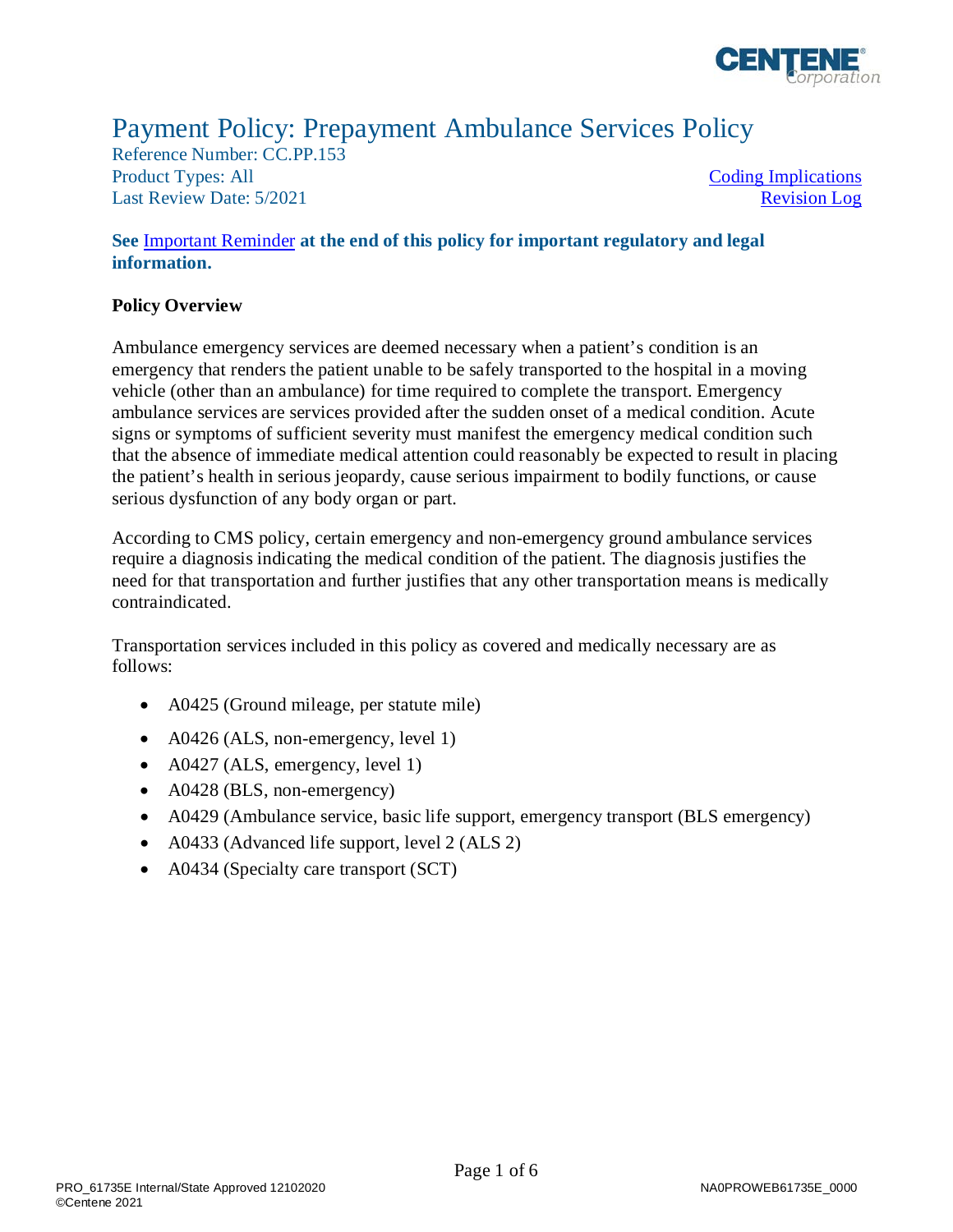

Diagnosis included in this policy as covered and medically necessary are as follows:

- Bed confinement status (ICD-10 code Z74.01)
- Dependence on other enabling machines and devices (ICD-10 code Z99.89)
- Dependence on respirator (ventilator) status (ICD-10 code Z99.11)
- Dependence on supplemental oxygen (ICD-10 code Z99.81)
- Need for continuous supervision (ICD-10 code Z74.3)
- Other specified health status (ICD-10 code Z78.9)
- Physical restraint status (ICD-10 code Z78.1)

 The presence of one the listed diagnosis is intended to indicate that the policy conditions have been met; absence of these diagnosis codes may result in a denial.

#### **Application**

#### Coverage of Ambulance Services & Documentation Requirements

 The Centers of Medicaid and Medicare (CMS) state that ambulance transportation is covered when the patient's condition requires the vehicle itself or the specialized services of the trained ambulance personnel. A requirement of coverage is that the needed services of the ambulance personnel were provided and clear clinical documentation validates their medical need and their provision in the record of the service (usually the trip/run sheet).

 To be covered, ambulance services must be medically necessary and reasonable. Medical necessity is established when the patient's condition is such that use of any less medically comprehensive method of transportation is contraindicated. In any case in which some means of transportation other than an ambulance could be used without endangering the individual's health, no payment may be made for ambulance services.

#### **Reimbursement**

#### Appropriate Designation of Level of Service

The need for emergency transport is justified based on the condition of the patient. Emergency transport services are appropriate when the condition of the patient requires immediate response by the ambulance provider. ALS or BLS transport services, whether for emergency or nonemergency services, are expected to be billed with an appropriate diagnosis indicating the condition of the patient and the need for either basic or advanced life support services.

 CMS has developed guidelines that outline which diagnoses are appropriate for Advanced Life Support (ALS) and Basic Life Support (BLS) services. These guidelines are further subdivided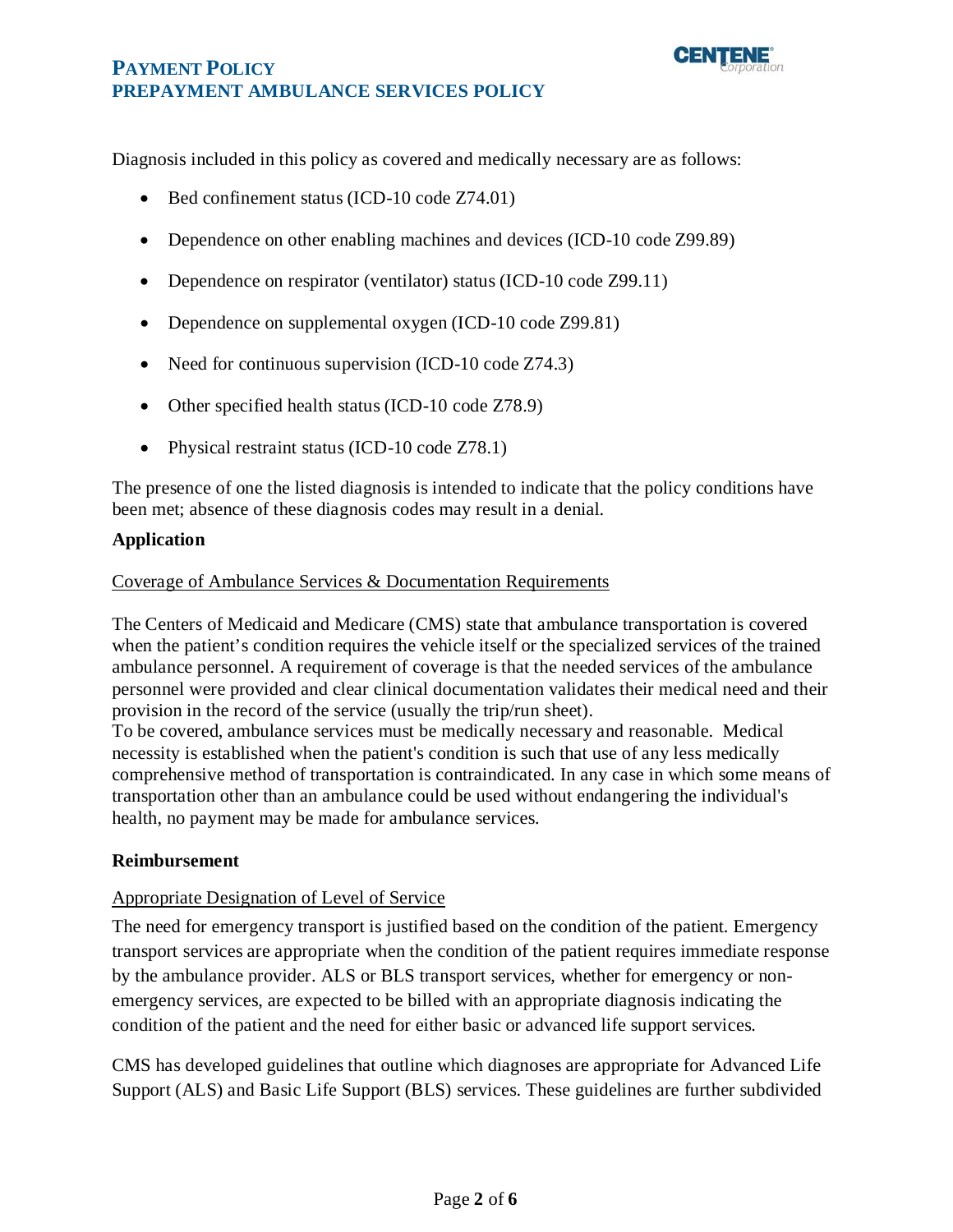# **PAYMENT POLICY PREPAYMENT AMBULANCE SERVICES POLICY**



 generally apply these same guidelines when approving coverage for the various levels of ambulance transport. If the diagnoses supplied do not justify the patient's need for life support services, payment may be denied. into diagnoses that are appropriate for emergency and non-emergency transport. WellCare will

CMS Medical Conditions List can be found at <http://www.cms.hhs.gov/manuals/downloads/clm104c15.pdf>

 When submitting a claim for payment, it is essential that providers supply claims information that will substantiate (1) the patient's need to be transported by ambulance versus other forms of transportation, and (2) the level of service utilized. In all cases, the appropriate documentation must be kept on file and presented upon request. Neither the presence nor absence of a signed physician's order for an ambulance transport necessarily justifies the transport as medically necessary.

### <span id="page-2-0"></span>**Coding and Modifier Information**

.

This payment policy references Current Procedural Terminology (CPT®). CPT® is a registered trademark of the American Medical Association. All CPT® codes and descriptions are copyrighted 2020, American Medical Association. All rights reserved. CPT codes and CPT descriptions are from current manuals and those included herein are not intended to be allinclusive and are included for informational purposes only. Codes referenced in this payment policy are for informational purposes only. Inclusion or exclusion of any codes does not guarantee coverage. Providers should reference the most up-to-date sources of professional coding guidance prior to the submission of claims for reimbursement of covered services.

| <b>HCPCS</b><br>Code | <b>Descriptor</b>                                                                               |
|----------------------|-------------------------------------------------------------------------------------------------|
| A0425                | Ground mileage, per statute mile                                                                |
| A0426                | Ambulance service, advanced life support, nonemergency transport, level 1<br>(ALS 1)            |
| A0427                | Ambulance service, advanced life support, emergency transport, level 1 (ALS<br>$1$ - emergency) |
| A0428                | Ambulance service, basic life support, nonemergency transport, (BLS)                            |
| A0429                | Ambulance service, basic life support, emergency transport (BLS,<br>emergency)                  |
| A0433                | Advanced life support, level 2 (ALS 2)                                                          |
| A0434                | Specialty care transport (SCT)                                                                  |

| <b>Modifier</b> | Descriptor |
|-----------------|------------|
| NA              | <b>NA</b>  |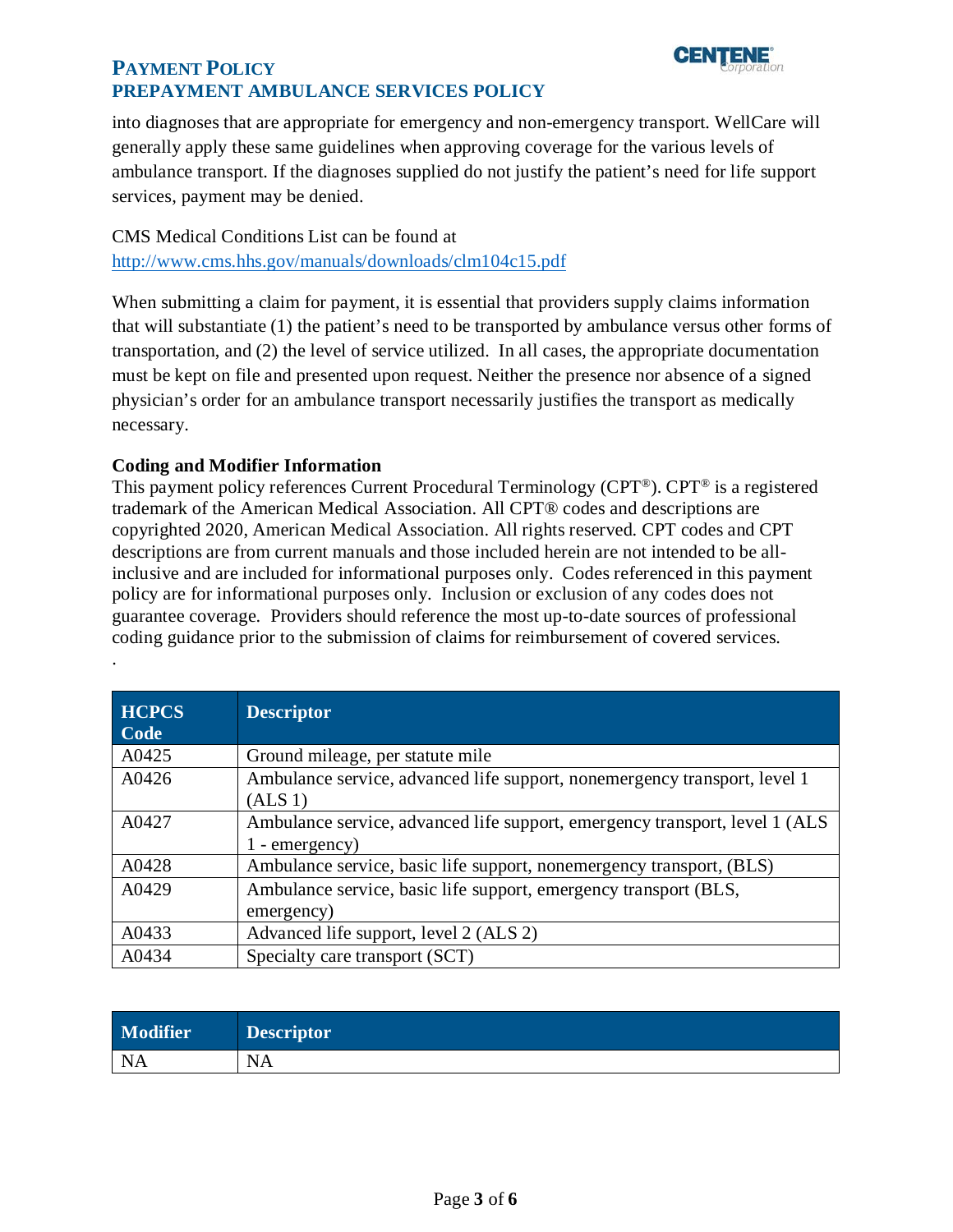

## **PAYMENT POLICY PREPAYMENT AMBULANCE SERVICES POLICY**

| <b>ICD 10 Codes</b> Descriptor |                                              |
|--------------------------------|----------------------------------------------|
| Z74.01                         | Bed confinement status                       |
| Z74.3                          | Need for continuous supervision              |
| Z78.1                          | Physical restraint status                    |
| Z78.9                          | Other specified health status                |
| Z99.11                         | Dependence on respirator [ventilator] status |
| Z99.81                         | Dependence on supplemental oxygen            |

#### **Definitions**

Advanced Life Support (ALS) - Advanced life support (ALS) refers to the medical procedures for sustaining life including the advanced diagnosis and protocol-driven treatment of a patient in the field such as defibrillation, airway management, and administration of medications. Generally, ALS is performed by emergency medical technicians-paramedics and other qualified health professionals.

Basic Life Support (BLS) - Basic Life Support (BLS) means emergency first aid and cardiopulmonary resuscitation procedures which, at a minimum, include recognizing respiratory and cardiac arrest and starting the proper application of cardiopulmonary resuscitation to maintain life without invasive techniques until the victim may be transported or until advanced life support is available

#### **Additional Information**

NA

#### **Related Documents or Resources**  NA

#### **References**

- **1.** Local Coverage Determination (LCD): Ambulance Services (Ground Ambulance) (L35162). Retrieved March 17, 2020 from [https://www.cms.gov/medicare-coverage](https://www.cms.gov/medicare-coverage-database/details/lcd-details.aspx?LCDId=35162&ver=61&DocID=L35162&bc=KAAAAAgAAAAA&)[database/details/lcd](https://www.cms.gov/medicare-coverage-database/details/lcd-details.aspx?LCDId=35162&ver=61&DocID=L35162&bc=KAAAAAgAAAAA&)[details.aspx?LCDId=35162&ver=61&DocID=L35162&bc=KAAAAAgAAAAA&](https://www.cms.gov/medicare-coverage-database/details/lcd-details.aspx?LCDId=35162&ver=61&DocID=L35162&bc=KAAAAAgAAAAA&)
- **2.** Medicare Claims Processing Manual Chapter 15-Ambulance. Retrieved March 17, 2020 from [https://www.cms.gov/Regulations-and-](https://www.cms.gov/Regulations-and-Guidance/Guidance/Manuals/downloads/clm104c15.pdf)[Guidance/Guidance/Manuals/downloads/clm104c15.pdf](https://www.cms.gov/Regulations-and-Guidance/Guidance/Manuals/downloads/clm104c15.pdf)

<span id="page-3-1"></span><span id="page-3-0"></span>

| <b>Revision History</b> |                                                                       |  |
|-------------------------|-----------------------------------------------------------------------|--|
| 6/25/2019               | Initial policy draft                                                  |  |
| 5/17/2021               | Annual review completed with conversion to Centene corporate template |  |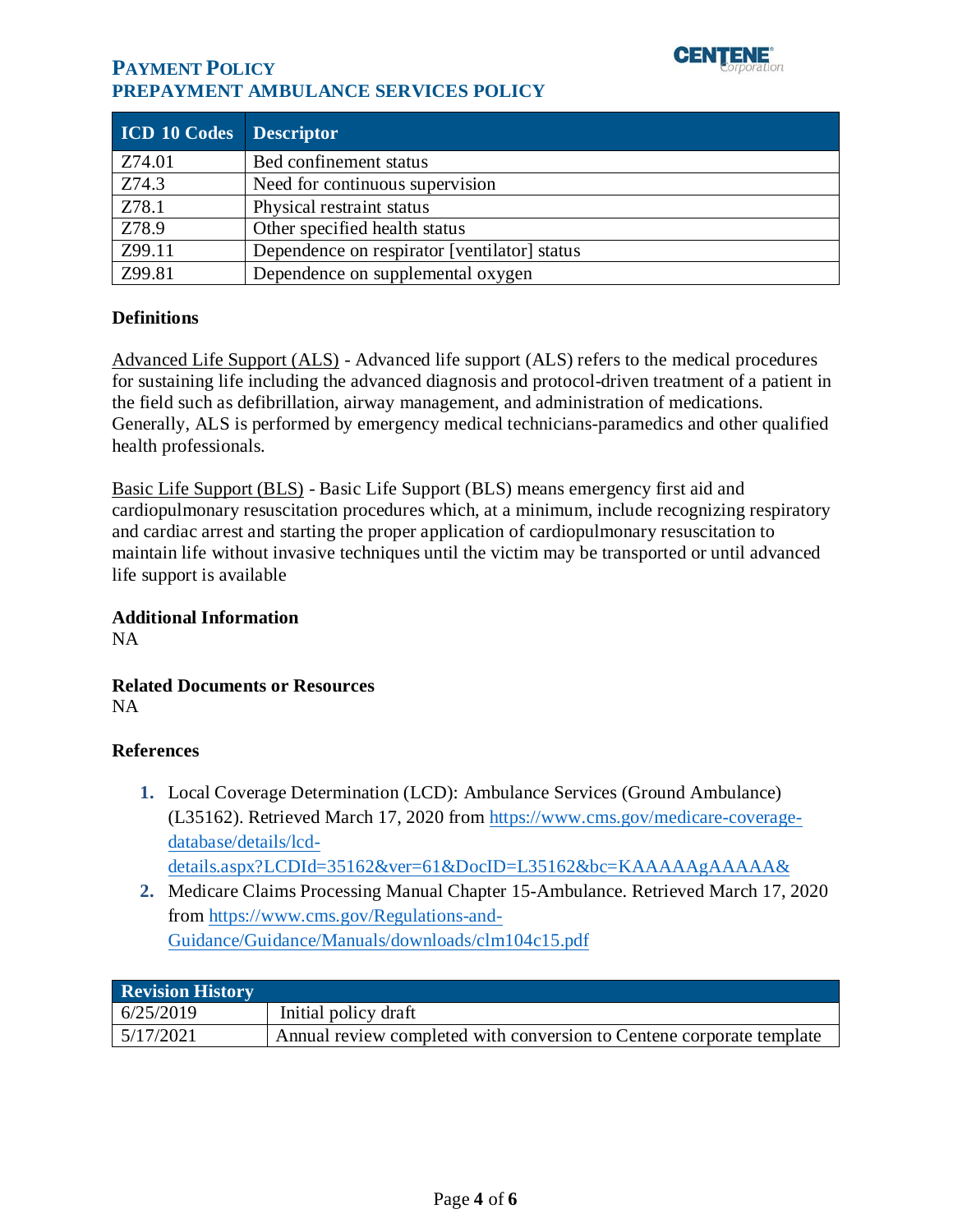



#### **Important Reminder**

 For the purposes of this payment policy, "Health Plan" means a health plan that has adopted this payment policy and that is operated or administered, in whole or in part, by Centene Management Company, LLC, or any other of such health plan's affiliates, as applicable.

 The purpose of this payment policy is to provide a guide to payment, which is a component of the guidelines used to assist in making coverage and payment determinations and administering benefits. It does not constitute a contract or guarantee regarding payment or results. Coverage and payment determinations and the administration of benefits are subject to all terms, conditions, exclusions and limitations of the coverage documents (e.g., evidence of coverage, certificate of coverage, policy, contract of insurance, etc.), as well as to state and federal requirements and applicable plan-level administrative policies and procedures.

 This payment policy is effective as of the date determined by Health Plan. The date of posting may not be the effective date of this payment policy. This payment policy may be subject to applicable legal and regulatory requirements relating to provider notification. If there is a discrepancy between the effective date of this payment policy and any applicable legal or regulatory requirement, the requirements of law and regulation shall govern. Health Plan retains the right to change, amend or withdraw this payment policy, and additional payment policies may be developed and adopted as needed, at any time.

 This payment policy does not constitute medical advice, medical treatment or medical care. It is not intended to dictate to providers how to practice medicine. Providers are expected to exercise professional medical judgment in providing the most appropriate care, and are solely responsible for the medical advice and treatment of members. This payment policy is not intended to recommend treatment for members. Members should consult with their treating physician in connection with diagnosis and treatment decisions.

 Providers referred to in this policy are independent contractors who exercise independent judgment and over whom Health Plan has no control or right of control. Providers are not agents or employees of Health Plan.

 This payment policy is the property of Centene Corporation. Unauthorized copying, use, and distribution of this payment policy or any information contained herein are strictly prohibited. Providers, members and their representatives are bound to the terms and conditions expressed herein through the terms of their contracts. Where no such contract exists, providers, members and their representatives agree to be bound by such terms and conditions by providing services to members and/or submitting claims for payment for such services.

 **Note: For Medicaid members**, when state Medicaid coverage provisions conflict with the coverage provisions in this payment policy, state Medicaid coverage provisions take precedence. Please refer to the state Medicaid manual for any coverage provisions pertaining to this payment policy.

 **Note: For Medicare members,** to ensure consistency with the Medicare National Coverage Determinations (NCD) and Local Coverage Determinations (LCD), all applicable NCDs and